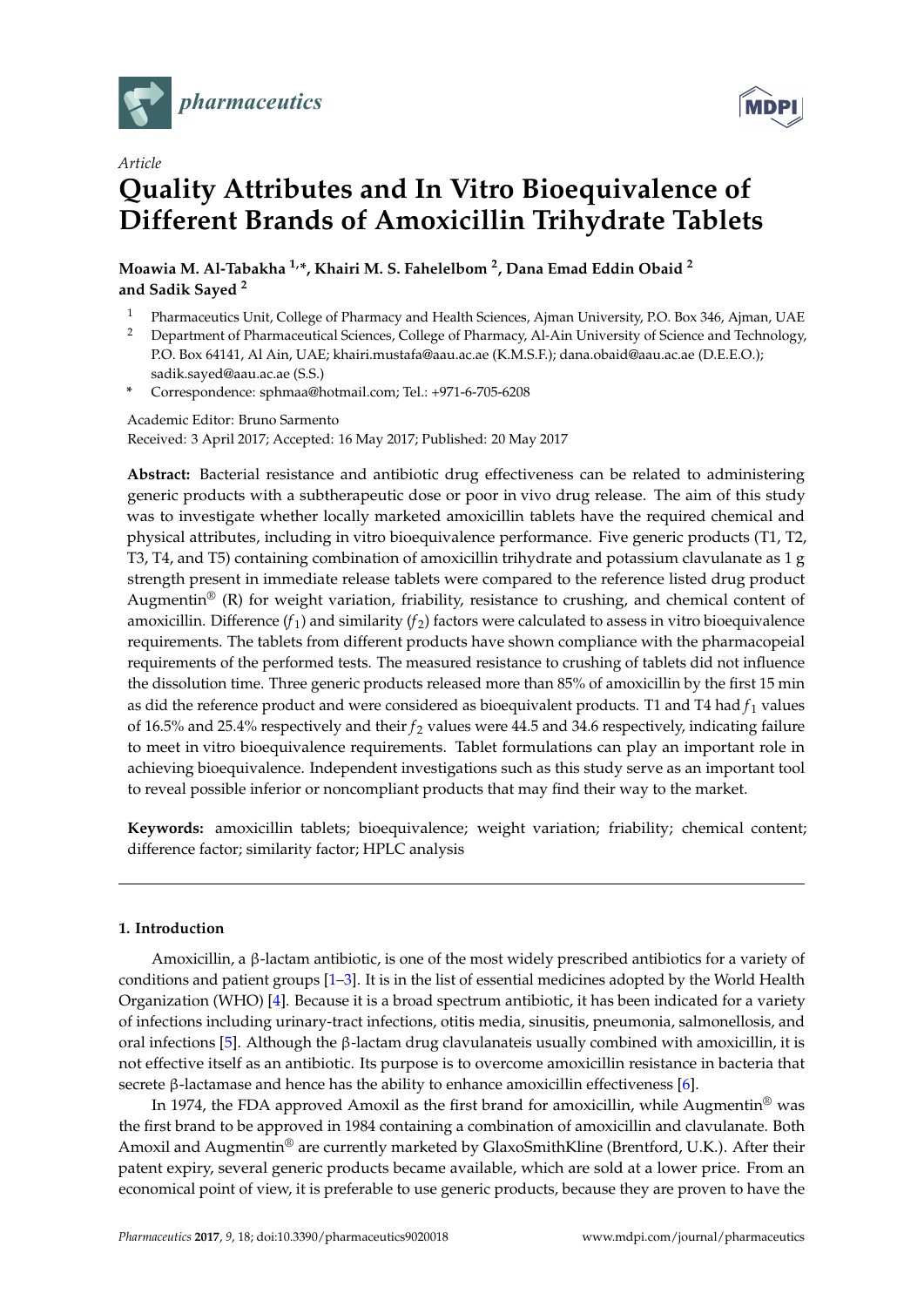same efficacy [\[7–](#page-8-5)[9\]](#page-8-6). Since generic drug products normally gain marketing approval after documenting to the proper authority that bioequivalence requirements are met, it is usually assumed that they are equally effective. The in vivo bioequivalence requirement impose a 90% confidence interval of the calculated averages of a bioequivalence metric, such as area under curve (AUC) and peak concentration Cmax should fall within a prescribed bioequivalence limit, usually, 80%–125% for the ratio of the product averages. Biowaiver is well established for biopharmaceutics classification system (BCS) class I and has been extended to class III drugs when formulated as immediate release solid dosage form. This has been reasoned by an excellent correlation between in vitro–in vivo performances. In this case, difference factor  $(f_1)$  and similarity factor  $(f_2)$  can be used [\[10\]](#page-8-7). The latter factor measures the similarity in the percent of dissolution between the data points of the two tested products [\[11\]](#page-8-8). These methods, whether in vitro or in vivo, allow for certain differences between the brand and the generic product of up to 20% variation [\[12\]](#page-8-9). There is, however, a debate in the scientific community about whether or not such small differences matter [\[13,](#page-9-0)[14\]](#page-9-1).

Bacterial resistance is one of the most clinical and public health challenges facing the healthcare system [\[15\]](#page-9-2). Many reasons have been implicated for bacterial resistance associated with administering antibiotics, ranging from natural biological processes to misuse and inadequate diagnosis and treatment [\[16](#page-9-3)[–18\]](#page-9-4). The frequent prescription of broad-spectrum antibiotics rather than prescribing more precise antibiotics and the inadequate dose and duration of treatment have been particularly embroiled. The subinhibitory concentrations resulting from the later effect can modulate the bacterial virulence [\[19,](#page-9-5)[20\]](#page-9-6). A source of subinhibitory levels of antibiotic can be from the often neglected factor that generic drugs may not be in fact therapeutically equivalent to the branded antibiotic. So, the branded products maybe more effective than generics, a concept some are willing to accept [\[8](#page-8-10)[,21–](#page-9-7)[23\]](#page-9-8). Administering a generic antibiotic with poor drug release or subtherapeutic dose is not only ineffective, but can have the potential to expand bacterial resistance.

The main purpose of this study was to investigate the in vitro bioequivalence of different combination products of amoxicillin trihydrate and potassium clavulanate present in immediate release tablets using Augmentin<sup>®</sup> as the reference product. Other physical and chemical indicators such weight variation, chemical content, friability, and resistance to crushing were comprehensively analyzed and studied.

#### **2. Materials and Methods**

#### *2.1. Materials*

Amoxicillin trihydrate raw material was generously donated by Neopharma pharmaceutical company (Abu Dhabi, United Arab Emirates), Augmentin® (denoted as R), generic product 1 (denoted as T1), generic product 2 (denoted as T2), generic product 3 (denoted as T3), generic product 4 (denoted as T4), and generic product 5 (denoted as T5) are all 1 G products (875 mg of amoxicillin trihydrate +125 mg of potassium clavulanate) and were procured from local UAE pharmacies through Al Ain University of Science and Technology purchasing department. The details of the purchased products are given in Table [1.](#page-2-0)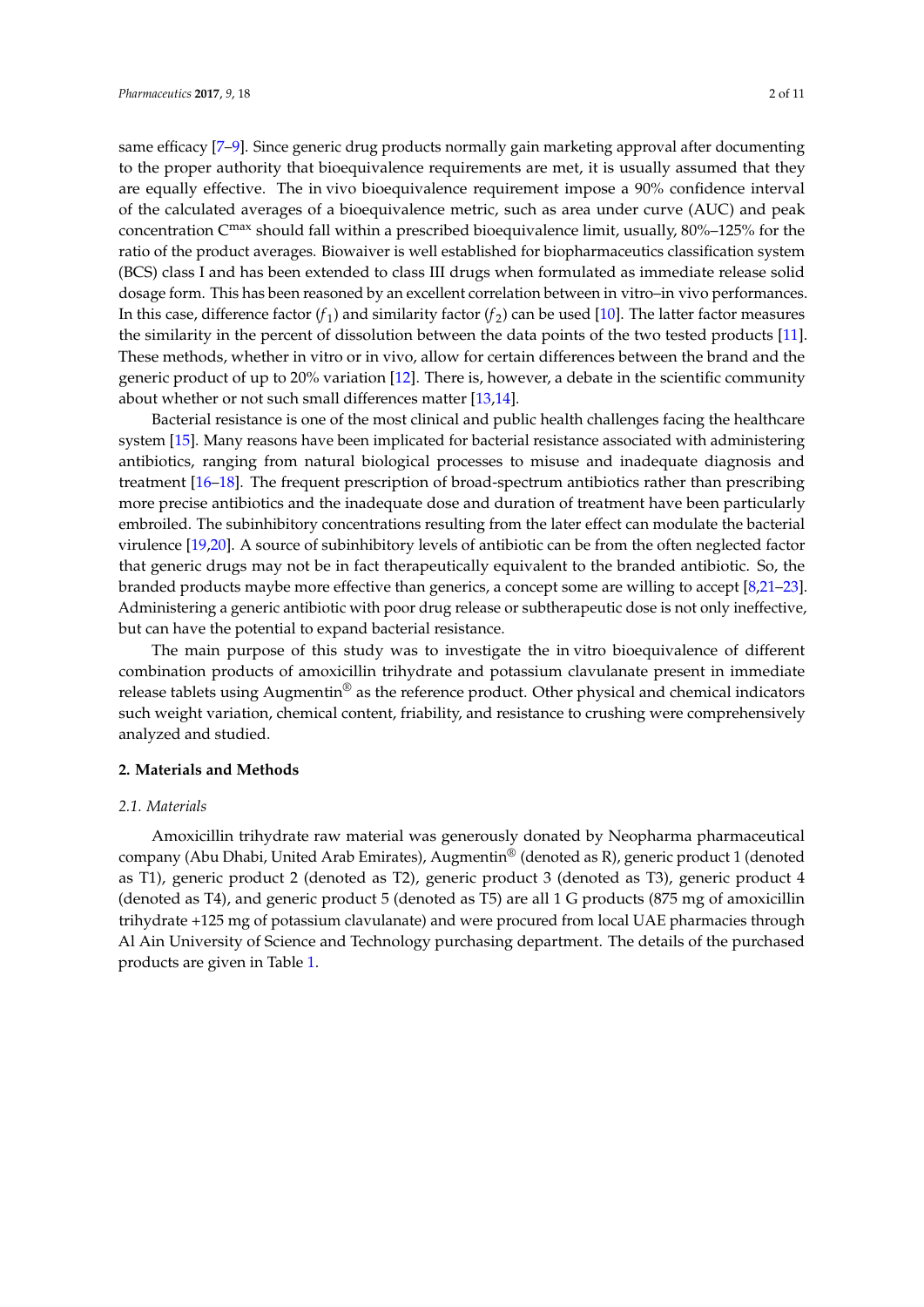| No.            | Product | Manufacturing<br>Country | Batch No. | Manufacturing<br>Date (Month/Year) | <b>Expiry Date</b><br>(Month/Year) |
|----------------|---------|--------------------------|-----------|------------------------------------|------------------------------------|
|                | R       | U.K.                     | 755708    | 11/2015                            | 11/2017                            |
| 2              | Τ1      | Jordan                   | 6221      | 06/2015                            | 06/2017                            |
| 3              | T2      | <b>UAE</b>               | XAG5001   | 11/2015                            | 11/2017                            |
| $\overline{4}$ | T3      | <b>UAE</b>               | 8948      | 12/2015                            | 12/2017                            |
| 5              | T4      | <b>UAE</b>               | 0245      | 05/2015                            | 05/2018                            |
| 6              | T5      | Saudi Arabia             | 155042    | 02/2015                            | 02/2017                            |

<span id="page-2-0"></span>**Table 1.** Amoxicillin trihydrate/potassium clavulanate tablets (1 G) of different brands purchased from local UAE market.

Water HPLC Grade was purchased from Fisher Scientific U.K. (Leicestershire, U.K.), Methanol RS for HPLC isocratic and orthophosphoric acid 85% RPE were bought from Dasit Group, Carlo Erba Reagents (Val-de-Reuil, France), potassium phosphate monobasic extrapure AR was obtained from Sisco Research Laboratories (Mumbai, India).

#### *2.2. Methods*

#### 2.2.1. Weight Variation

According to USP [\[24\]](#page-9-9) and European Pharmacopoeia [\[25\]](#page-9-10), weight variation can be used instead of content uniformity when the tablet contains 25 mg or more of an active drug or comprises 25% *w*/*w*. As such, weight variation test was applied to demonstrate the uniformity of the dosage units, since the claimed content of amoxicillin is 875 mg in each tablet. The test involved weighing 20 tablets individually using sensitive digital balance AUX 220  $(\pm 0.1 \text{ mg})$  (Shimadzu, Kyoto, Japan) from each product and then calculating the average mass. The percentage of individual tablet weight was then calculated to look at the individual deviations of the tablet weights from the average weight.

#### 2.2.2. Tablet Friability

The general USP method of tablet friability was followed [\[26\]](#page-9-11). 10 tablets from each product were dedusted, weighed, and then loaded into the clean drum of the friability apparatus TA 220 (Erweka, Heusenstamm, Germany). The tablets were tumbled in the rotating drum at the speed of 25 rpm for 4 min. The tablets were then observed for any cracks or broken parts, dedusted to remove any loose particles, and then weighed again to calculate the percentage of weight loss.

#### 2.2.3. Resistance to Crushing of Tablets

Ten tablets from each product were tested using hardness tester TBH 225 TD (Erweka, Heusenstamm, Germany) which is also capable of recording the tablet's length simultaneously. Each tablet was placed on a clean surface of the apparatus testing chamber and oriented so that the platens compressed parallel to the tablet longest axis. The mean of the resistance to crushing strength in Newtons and the standard deviation were calculated for each tested product. Additionally, the mean of the tablets' length and standard deviation were calculated for each product.

#### 2.2.4. Calibration Curve and HPLC Analysis of Amoxicillin

Stock solution (0.05% *w*/*w*) was prepared by dissolving an equivalent amount of 50 mg of amoxicillin from amoxicillin trihydrate in 100 mL of purified water. Dilutions were made appropriately to obtain a range of concentrations from 20 to 320  $\mu$ g/mL for the preparation of calibration curves. An HPLC LC 20AD (Shimadzu, Kyoto, Japan) equipped with a high-precision gradient pump was used for the purpose of analysis at wavelength 220 nm by UV/Vis detector SPD-20A (Shimadzu, Kyoto, Japan). The column C18 with particle size  $5 \mu m$  and a length of 250 mm and 4.6 mm internal diameter (Restek, Bellefonte, PA, USA) was rinsed with 70% methanol and 30% HPLC grade water at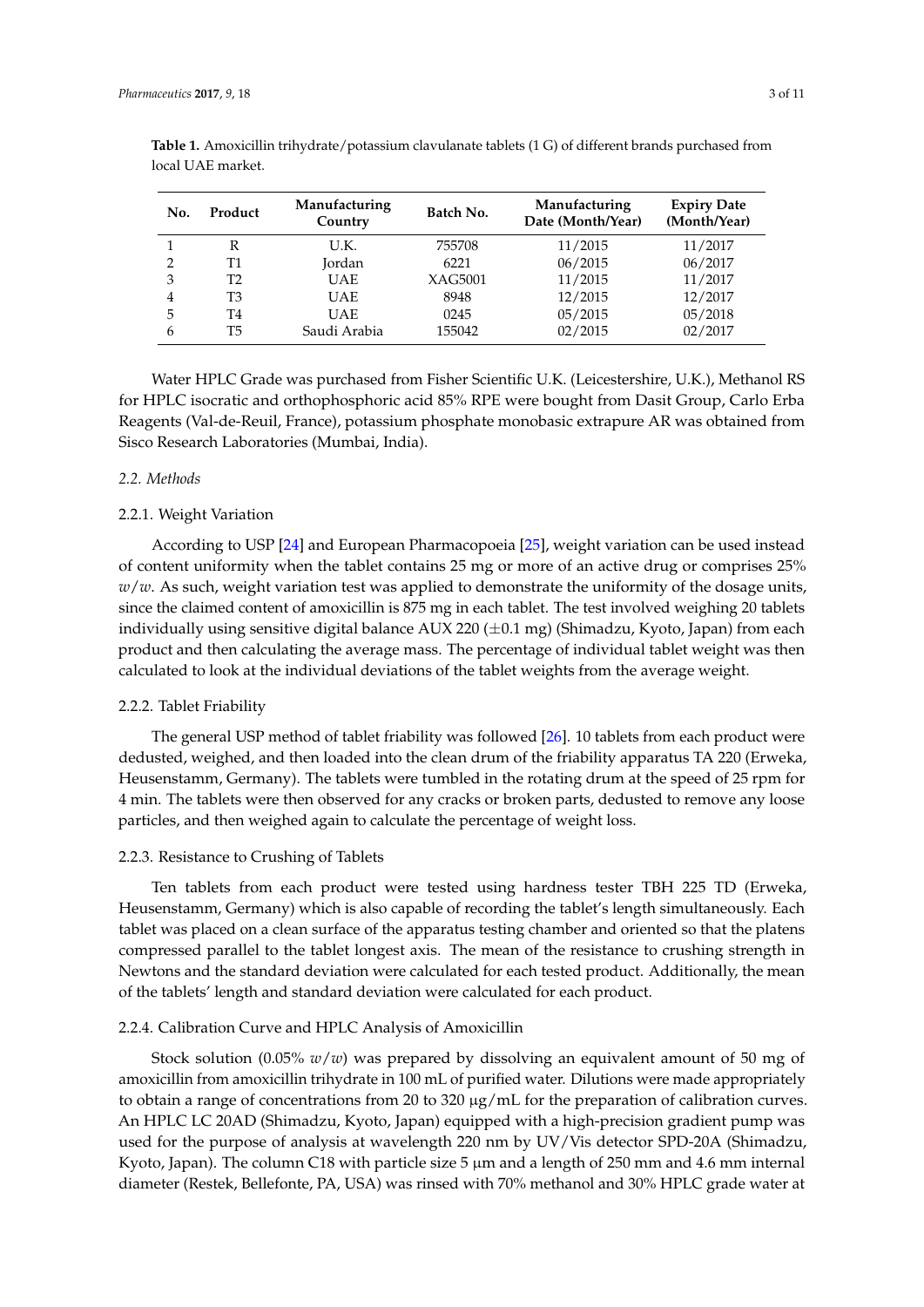ambient temperature and purged with the mobile phase. The mobile phase was pumped at flow rate of 2 mL/min and consisted of 5% methanol and 95% of 0.05 M potassium dihydrogen orthophosphate, adjusted to pH 4.4 using orthophosphoric acid which was measured by the pH Meter Five Easy TM FE20 (Mettler-Toledo International Inc., Greifensee, Switzerland). All of the liquid preparations were filtered using polypropylene membrane filters with a 0.22 µm pore size (Restek, Beijing, China) under vacuum (Rocker Scientific, New Taipei City, Taiwan). Five different concentrations, 20 µL injection each, were used to prepare the calibration curve after ensuring reproducibility. The acquired data were processed and analyzed using LabSolutions software, Version 5.51 (Shimadzu Corporation, Kyoto, Japan) running on Windows 7 Professional (Microsoft Corporation, Redmond, WA, USA). The calibration curve was then used to determine the chemical content of amoxicillin in the tablets and also to determine the amounts of the drug dissolved from the dissolution experiment.

#### 2.2.5. Chemical Content of Amoxicillin

Twenty tablets from each product were weighed and powdered. An equivalent quantity of the powdered tablets containing 0.05 g of amoxicillin was dissolved in 80 mL of water, then sufficient water was added to produce 100 mL solution which was then filtered. A dilution was made to obtain an amoxicillin concentration equivalent to 100  $\mu$ g/mL for HPLC analysis as described under the "calibration curve and HPLC analysis of amoxicillin" in order to determine the content of amoxicillin in the samples. This procedure was carried out in triplicate for each product. The mean percent of the chemical content based on labeled amoxicillin amount and the standard deviation were calculated for each tested product.

#### 2.2.6. Dissolution of Amoxicillin Tablets

Apparatus 2 for dissolution DT 820 (Erweka, Heusenstamm, Germany) was used at a pedal speed of 75 rpm. The dissolution medium consisted of purified water (900 mL) at 37 ◦C for testing each unit in each product (*n* = 12). Samples (10 mL) from the dissolution medium withdrawn were replaced with blank medium at the same temperature at the following times: 5, 10, 15, 20, 30, 45, 60, 80, and 120 min. The withdrawn samples were then filtered and prepared for analysis using the HPLC as described previously under the "calibration curve and HPLC analysis of amoxicillin" to determine the dissolved amount of amoxicillin. The calculated amounts included also any lost amoxicillin due to prior sample withdrawals.

#### 2.2.7. Statistical Analysis

Statistical analyses were performed where appropriate using one-way analysis of variance (ANOVA) and *t*-test to compare between resistance to crushing strengths of tablets from different products. Significance difference was considered when *p* value < 0.05. Calculations, preparation of graphs and performing statistical analysis was made using Excel 2013, Microsoft Corporation, Redmond, WA, USA.

The model-independent mathematical approach developed by Moore and Flanner in 1996 using  $f_1$  and  $f_2$  were used to compare the dissolution profiles of the different generic amoxicillin to the branded amoxicillin tablets (R), the Augmentin<sup>®</sup> [\[11\]](#page-8-8).  $f_1$  measures the relative difference between two curves and values up to 15% indicate little difference between the two curves. It is calculated as a percent (%) difference between the two curves according to the equation

$$
f_1 = \left(\frac{\sum_{t=1}^{n} |R_t - T_t|}{\sum_{t=1}^{n} R_t}\right) \times 100\tag{1}
$$

where *n* is the number of sampling times,  $R_t$  is the cumulative percentage dissolved at each time point (*t*) of the reference, and  $T_t$  is the cumulative percentage dissolved at each time point of the test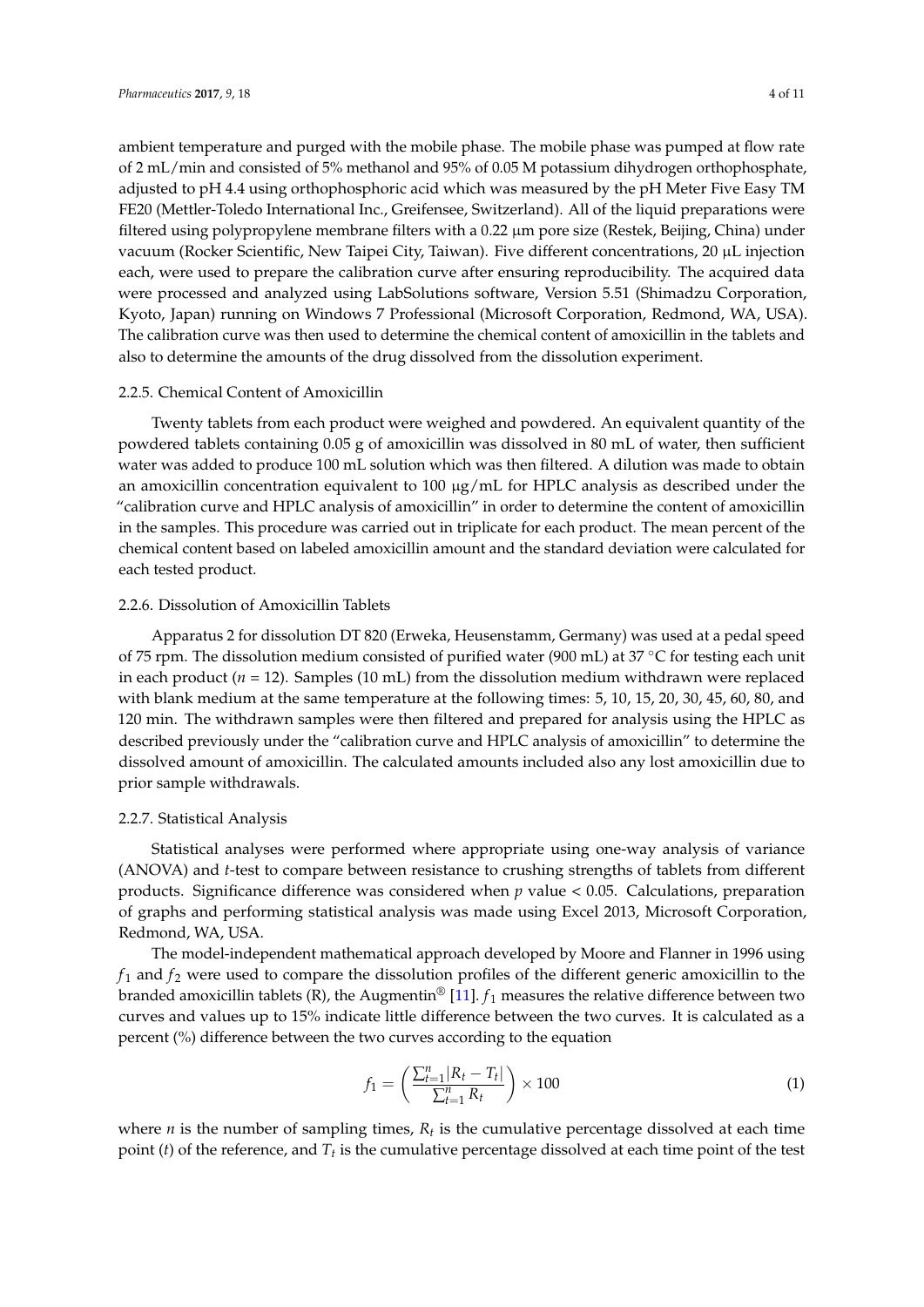product.  $f_2$  which is a measure of the similarity in the percentage of dissolution between two curves, was calculated from the equation

$$
f_2 = 50.Log\left\{ \left[ 1 + \frac{1}{n} \sum_{t=1}^{n} (R_t - T_t)^2 \right]^{-0.5} \times 100 \right\}
$$
 (2)

It is recommended that only one measurement should be considered after 85% dissolution of the products, since  $f_2$  is sensitive to the number of data points [\[27\]](#page-9-12). For the generic product to be considered similar to the original product, it is suggested that  $f_2$  should be between 50 to 100. Therefore,  $f_2$  values lower than 50 would indicate possible difference in the in vivo performance.

#### **3. Results**

#### *3.1. Physical Quality of Amoxicillin Tablets*

The results from weight variation, tablet friability, and resistance to crushing of tablets are given in Table [2.](#page-4-0) For tablet weight variation and friability tests, different products met the pharmacopeial standards. Weight variation did not exceed 3.5% and percent weight loss was zero for all tested products. The lowest average tablet weight was for the product T4 which differed from the highest average weight for product T5 by 137 mg. The mechanical strengths of tablets from different products were high as indicated by the friability and resistance to crushing force. The difference in the forces required to crush the tablets between highest and lowest mean values of R and T3 respectively was approximately 150 Newtons. ANOVA showed significant differences among the different products with regard to the resistance to crushing test  $(p < 0.001)$ . These include significant differences from the reference product for products: T1, T2, and T3 ( $p < 0.001$ ) and for T5 ( $p < 0.0013$ ). Tablets from different products had close tablet lengths, except for the product tablets T5 which were approximately 10% longer.

|                |         | Range (% from<br>Average) | <b>Tablet Friability</b><br>(% Weight Loss) | Mean Resistance<br>Force "N" $\overline{\ }$ $\pm$ SD $\overline{\ }$ | Mean Tablet's Length in<br>"mm" $\pm$ SD $*$ |
|----------------|---------|---------------------------|---------------------------------------------|-----------------------------------------------------------------------|----------------------------------------------|
| R              | 1.467   | 97.2%-102.0%              | $0.0\%$                                     | $453.1 + 37.1$                                                        | $21.65 \pm 0.03$                             |
| Τ1             | 1.497   | 99.0%-101.4%              | $0.0\%$                                     | $343.6 \pm 27.4$ <sup>#</sup>                                         | $21.68 \pm 0.02$                             |
| T <sub>2</sub> | 1.534   | 97.1%-102.5%              | $0.0\%$                                     | $361.5 \pm 35.3$ <sup>#</sup>                                         | $21.67 \pm 0.03$                             |
| T <sub>3</sub> | 1.489   | 97.1%-103.5%              | $0.0\%$                                     | $301.6 \pm 34.4$ <sup>#</sup>                                         | $21.44 \pm 0.04$                             |
| T4             | 1.453   | 98.9%-101.5%              | $0.0\%$                                     | $445.1 + 27.7$                                                        | $21.64 \pm 0.02$                             |
| Т5             | 1.590   | 97.7%-102.2%              | $0.0\%$                                     | $401.6 \pm 21.2$ <sup>#</sup>                                         | $23.81 \pm 0.03$                             |
|                | Product | Average<br>Weight (g)     |                                             |                                                                       |                                              |

<span id="page-4-0"></span>**Table 2.** Physical attributes of tested amoxicillin trihydrate/potassium clavulanate tablets (1 G) from different brands.

\* Standard deviation; \$ Newton; # significantly different from the reference product (*p* < 0.05).

#### *3.2. Calibration Curve of Amoxicillin*

Excellent correlation was obtained between amoxicillin concentrations in the range of 20 to 320 µg/mL and the measured AUC. Figure [1A](#page-5-0),B show the peaks obtained for amoxicillin concentrations 20 and 320 µg/mL, respectively at about 1.935 min.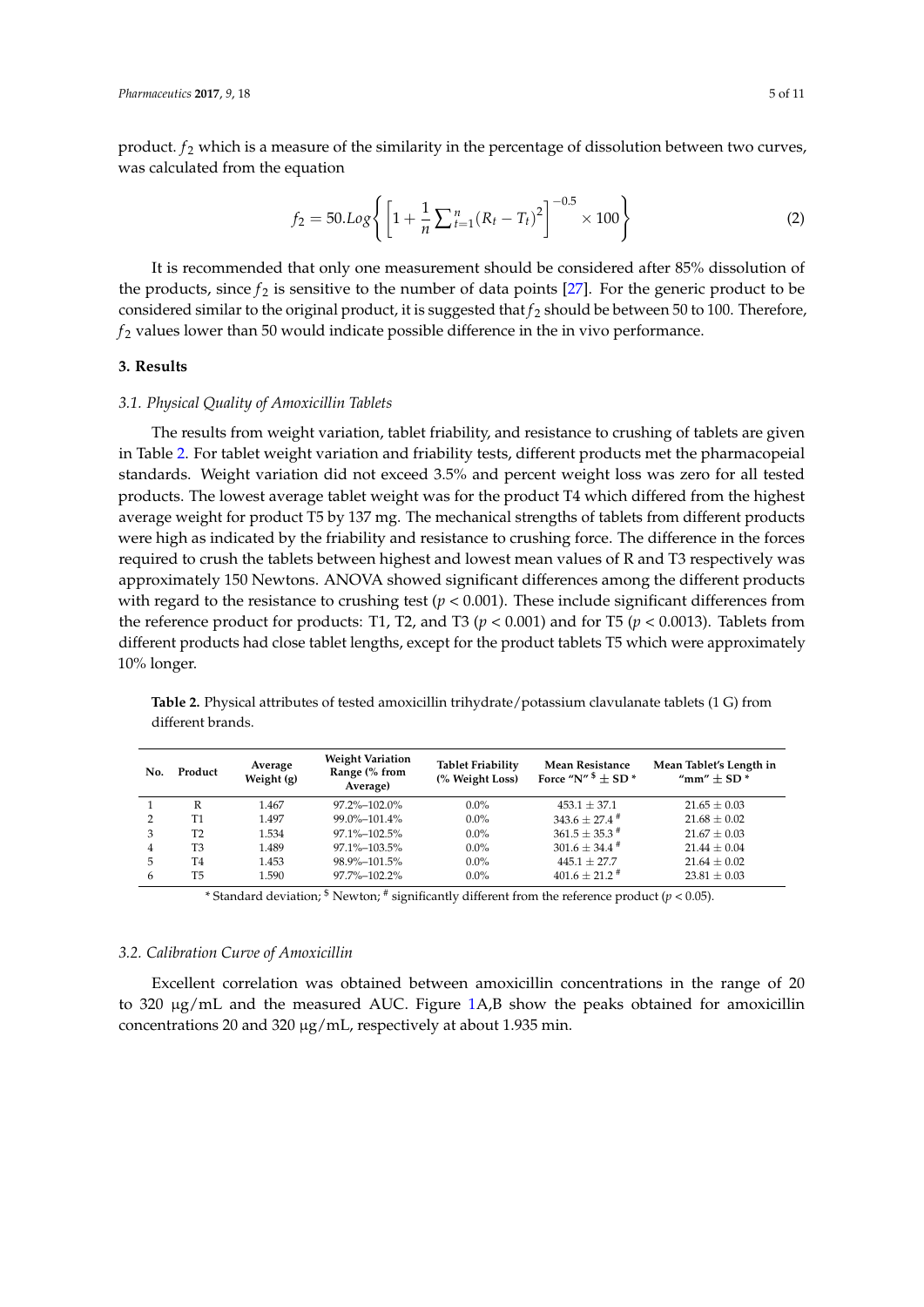<span id="page-5-0"></span>

Figure 1. (A) Absorption peaks obtained for amoxicillin concentrations 20  $\mu$ g/mL and (B) 320  $\mu$ g/mL using HPLC. using HPLC.

The calibration curve equation was AUC = 15395.6*x* + 4194.43 with coefficient of determination  $\frac{11}{100}$ The calibration curve equation was AUC = 15395.6*x* + 4194.43 with coefficient of determination = 1.000.

## *3.3. Chemical Content of Amoxicillin Tablets 3.3. Chemical Content of Amoxicillin Tablets*

All tested tablets for amoxicillin content deviated by less than 5% from the labeled amount of All tested tablets for amoxicillin content deviated by less than 5% from the labeled amount of the the products (see Table 3). As such, the products would pass the USP chemical content requirement products (see Table [3\)](#page-5-1). As such, the products would pass the USP chemical content requirement which has an allowable range from 90 to 120% [\[28\]](#page-9-13).

<span id="page-5-1"></span>**Table 3.** Mean percent of amoxicillin in each tested tablet product calculated on the basis of claimed **Table 3.** Mean percent of amoxicillin in each tested tablet product calculated on the basis of claimed amount  $\pm$  standard deviation (SD).

| Product<br>% Mean Chemical Content $+$ SD |  |
|-------------------------------------------|--|
| $99.42 + 1.84$                            |  |
| $100.58 + 1.31$                           |  |
| $104.31 + 0.74$                           |  |
| $102.88 + 0.56$                           |  |
| $102.42 + 1.34$                           |  |
| $103.88 + 1.50$                           |  |
|                                           |  |

### *3.4. Dissolution of Amoxicillin Tablets 3.4. Dissolution of Amoxicillin Tablets*

The dissolution of amoxicillin from different products was rapid with the release of more than The dissolution of amoxicillin from different products was rapid with the release of more than 85% of the labeled amount within 15 to 20 min (see Figure 2). As such, the products would pass the 85% of the labeled amount within 15 to 20 min (see Figure [2\)](#page-6-0). As such, the products would pass the dissolution test standard in accordance with the USP requirement for amoxicillin tablets (i.e.,  $Q \geq 85\%$ at 30 min) [28]. In fact R, T2, T3, and T5 are considered as very rapidly dissolving since at least 85% at 30 min) [\[28\]](#page-9-13). In fact R, T2, T3, and T5 are considered as very rapidly dissolving since at least 85% of labeled amoxicillin have dissolved in 15 min [\[29\]](#page-9-14). In these cases, similarity factor and difference of labeled amoxicillin have dissolved in 15 min [29]. In these cases, similarity factor and difference factor calculations become unnecessary. The dissolution results also indicate that it was unnecessary factor calculations become unnecessary. The dissolution results also indicate that it was unnecessary to extend the dissolution time to 120 min as 60 min would have been sufficient to study the dissolution profiles adequately. The coefficient of variations for drug release at the time points 5 and 10 min were high but did not exceed 20% with any product. For other time points, these were less than 10%.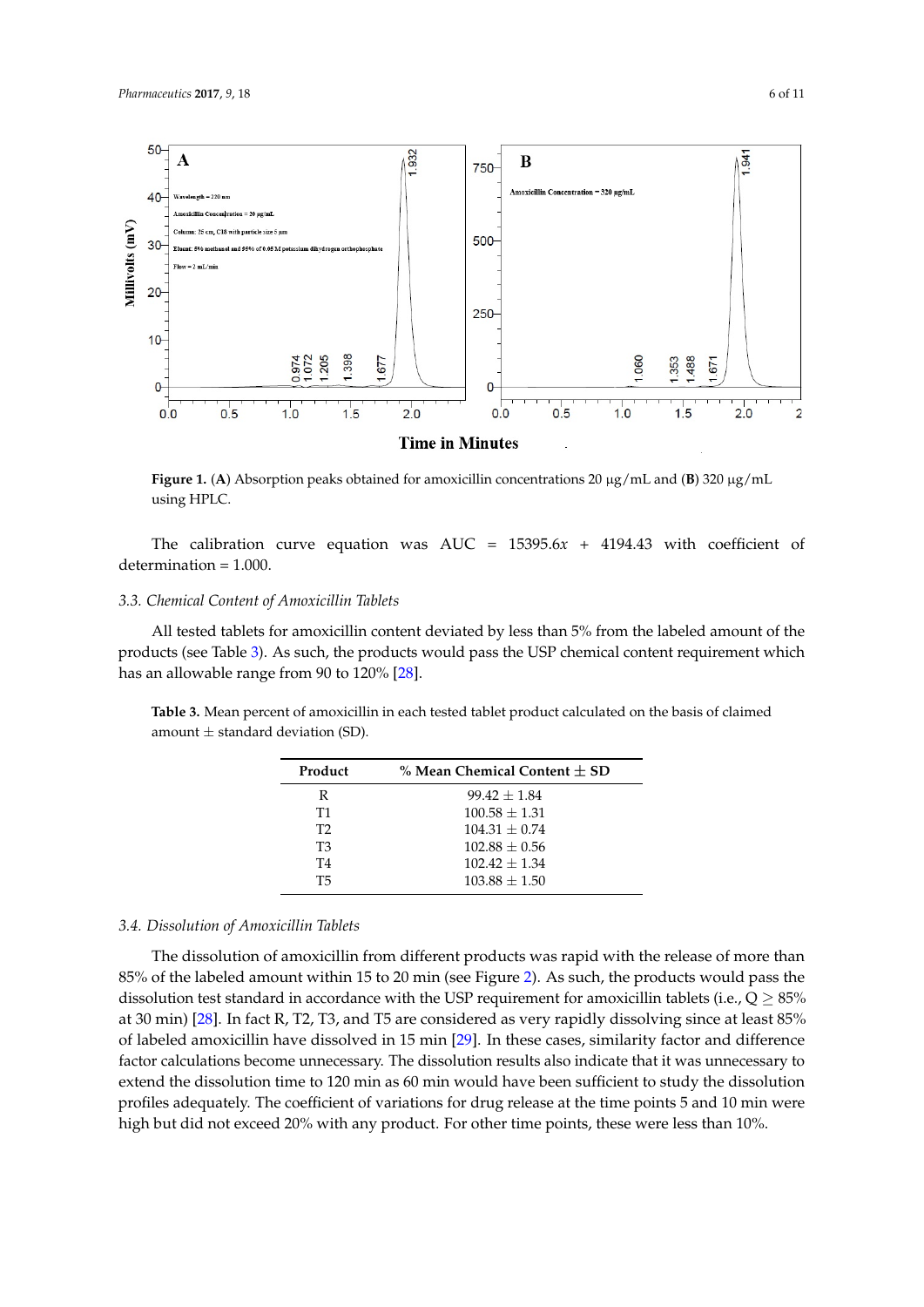<span id="page-6-0"></span>

**Figure 2.** Dissolution profiles for amoxicillin trihydrate/potassium clavulanate tablets (1 G) from **Figure 2.** Dissolution profiles for amoxicillin trihydrate/potassium clavulanate tablets (1 G) from different brands available in local market. Error bars represent coefficient of variation (%). different brands available in local market. Error bars represent coefficient of variation (%).

For products T1 and T4, the calculated *ƒ*<sup>1</sup> exceeded the accepted limit of 15%, while for *ƒ*<sup>2</sup> the For products T1 and T4, the calculated  $f_1$  exceeded the accepted limit of 15%, while for  $f_2$ the values are less than 50 (see Table [4\)](#page-6-1). Therefore, both products fail to demonstrate in vitro bioequivalence requirements.

<span id="page-6-1"></span>**Table 4.** Difference factor (*ƒ*1), similarity factor (*ƒ*2) and in vitro bioequivalence performances of five **Table 4.** Difference factor (*f*<sub>1</sub>), similarity factor (*f*<sub>2</sub>) and in vitro bioequivalence performances of five generic amoxicillin products in comparison to the reference product Augmentin®.

| <b>Generic Product</b> | Difference Factor $(f_1)$ | Similarity Factor $(f_2)$ |
|------------------------|---------------------------|---------------------------|
|                        | $16.5\%$                  | 44.5                      |
| Τ4                     | $25.4\%$                  | 34.6                      |

#### $D_{\text{S}}$ **4. Discussion**

Different amoxicillin tablets have shown satisfactory physical qualities including uniformity of tablet weights and mechanical strengths (Table 2). The latter is demonstrated by 0% loss from tablets following friability testing. With modern machinery and good formulation, it is possible to produce tablets within a desired weight range, which often supersedes the pharmacopeial minimum requirements.

The different resistance to crushing strengths that were obtained are relatively high in tablets, but this is maybe because of the tablet weights (over 1400 mg) and the tablet lengths (over 21 mm as measured concurrently in the resistance to crushing test), both of which will allow the tablet to absorb the applied breaking force. While tablets with high mechanical strength are desirable to overcome vibrations and subsequent handling such as packaging, transportation, and pushing the tablets out of their primary packaging, attention is paid as to not adversely affect drug's dissolution. T3 product had a resistance to crushing strength equal to 66.6% of the reference product. This may influence how fast the drug will be released from the unit solid dosage form.

It was possible to obtain excellent correlation between concentrations and AUC in the tested range (Figure [1A](#page-5-0),B). The flow rate used in the HPLC column 2 mL/min was in accordance with the USP. This is relatively high but was necessary for the adequate resolution of the amoxicillin (mol. wt.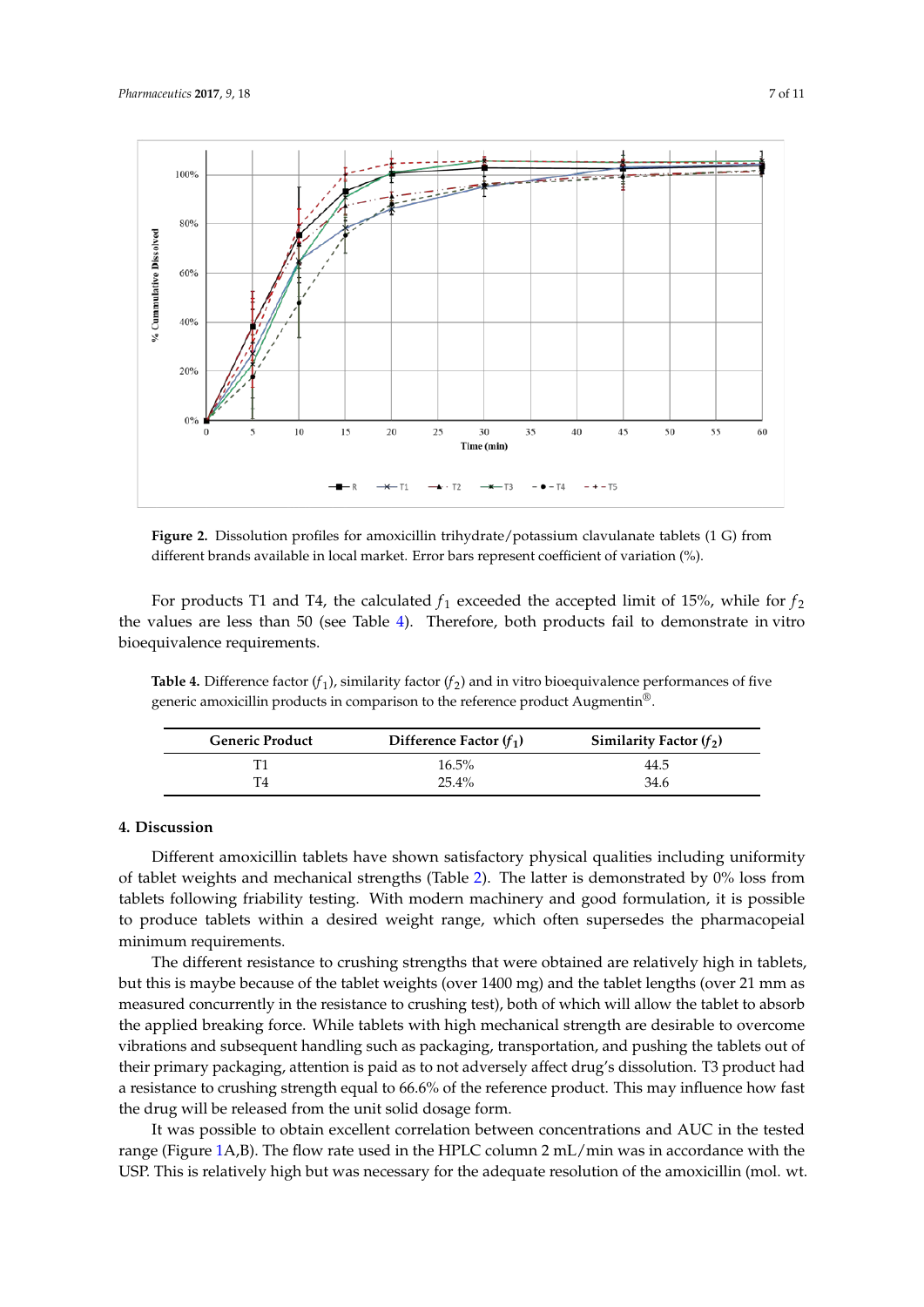365.4 Daltons) and clavulanate (mol. wt. 199.16 Daltons) peaks. The later peaks at about 1.39 min. This prevented overlap of the peaks and allowed accurate determination of the amoxicillin in the tablets.

Unlike BP, USP allows a wider range of amoxicillin in the tablets with as high as 120%. The upper limit in the BP is given as 105%. Despite the differences, all of the products would pass the test in accordance with the two pharmacopeia (Table [3\)](#page-5-1). Although discouraged, the use of overages to compensate for drug degradation during manufacture or a product's shelf life are apparent in the drug products (T1, T2, T3, T4, and T5), considering that the tested tablets were about half the way through their shelf lives at the times of experiments. Taking this into consideration, the values for % chemical contents, which are close to 100%, justify the use of the labeled amount as basis for calculating % of drug dissolved in the comparative dissolution experiments rather than based on the chemical content test.

The dissolution of tablets from different products (Figure [2\)](#page-6-0) did not correlate well with the resistance to crushing strength. ANOVA indicated that tablets from different products had significantly different resistance to crushing strengths (*p* < 0.001). R and T3 which had the largest and lowest values for resistance to crushing respectively had more than 85% drug release in 15 min (Table [3\)](#page-5-1). This is in agreement with the findings of others that not only the processing conditions, but also formulation factors, such as quality (Q1) and quantity (Q2) of disintegrants and diluents, play important roles in the tablet breaking forces and dissolution profiles [\[30,](#page-10-0)[31\]](#page-10-1).

Dissolution is considered an important tool to predict in vivo bioavailability and has been used to prove bioequivalence to allow interchangeability [\[14\]](#page-9-1). Very often FDA considers dissolution testing to be more discriminating than an in vivo test  $[32]$ .  $f_1$  and  $f_2$  have been used frequently for in vitro bioequivalence studies by comparing the dissolution profiles of two products. They have been adopted not only by the FDA Drug Evaluation and Research but also by Human Medicines Evaluation Unit of the European Agency for the Evaluation of Medicinal Products (EMEA) [\[33\]](#page-10-3). Amoxicillin belongs to the biopharmaceutics classification system group III indicating high solubility, but low permeability [\[34](#page-10-4)[,35\]](#page-10-5). Combined with rapid dissolution, amoxicillin tablets can be eligible for the extension of biowaiver. In U.S.A., there are at least five generic products that have been approved as immediate release tablets containing amoxicillin trihydrate/potassium clavulanate tablets (1 G) with therapeutic equivalence evaluation code AB [\[36\]](#page-10-6). This code indicates the submission of adequate in vivo and/or in vitro evidence supporting bioequivalence. T1's manufacturer has been recently granted approval of their amoxicillin trihydrate/potassium clavulanate tablets (1 G) in the U.S.A. Our in vitro dissolution study indicates that this locally marketed product may not be therapeutically equivalent with the reference product Augmentin®. A study published in 2012 used 12 amoxicillin products in the Americas found only three products to be in vitro equivalent to the reference comparator [\[37\]](#page-10-7). Another study found that the majority of generic brands of amoxicillin capsules in the Ethiopian market were deemed not interchangeable with the innovator brand following in vitro dissolution assessment [\[38\]](#page-10-8). This indicates that this problem is not limited to the local region.

The impact of prescribing T1 and T4 products on the health and safety of patients, including the development of bacterial resistance, needs further investigation. The current study did not cover tablet dissolution in different pH media and also included only the highest strength. Our dissolution study followed the recommended dissolution method suggested by the FDA, including dissolution medium, dissolution apparatus, and pedal speed and also adopted the USP method for amoxicillin/clavulanate potassium tablets monograph [\[28](#page-9-13)[,39\]](#page-10-9). The combined clavulanate in the studied amoxicillin tablets enhances the latter's effectiveness, but it was not studied. This is because the drug itself is not an effective antibiotic and several products exist without it. This study serves as an important example by which independent investigation can screen approved drug products and lead to the detection of inferior or poor quality ones.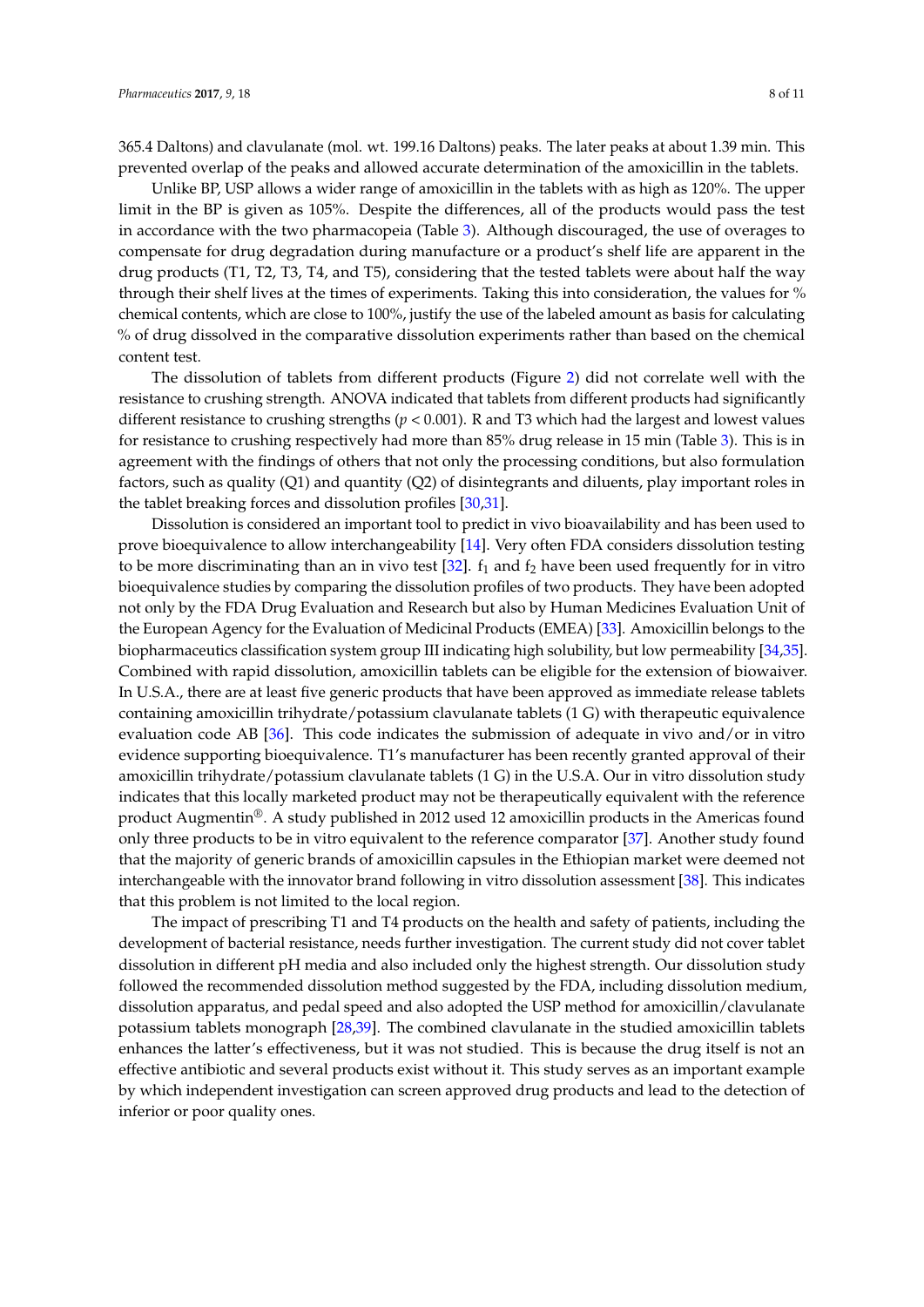#### **5. Conclusions**

Independent investigation serves as an important additional tool to screen and test marketed products based on the criteria comparable to those authorizing their marketing, so they can be safe and effective. To that extent, this study is part of quality assurance that should be applied often to other important classes of drugs as well such as those used in the treatment of type 2 diabetes, hyperlipidemia, and hypertension. Different physical quality attributes indicate that amoxicillin trihydrate/potassium clavulanate tablets (1 G) available in the local market have satisfactory standards. The advances and sophistication of equipment used in the production of tablets contributes to the production of tablets with the desired weight uniformity and strength. This however is not enough to assure product's in vivo performance. In vitro testing has indicated that two amoxicillin products in the UAE local market may not perform in accordance with their expected effectiveness and safety.

**Acknowledgments:** We would like to thank Al Ain University of Science and Technology for procuring the required amoxicillin drug products. Our gratitude extends to Neopharma Company (Abu Dhabi, United Arab Emirates) for supplying us with adequate quantity of amoxicillin to complete this study.

**Author Contributions:** Moawia M. Al-Tabakha and Khairi M. S. Fahelelbom conceived and designed the experiments while Moawia M. Al-Tabakha analyzed the data and wrote the paper. Dana Emad Eddin Obaid and Sadik Sayed performed the experiments.

**Conflicts of Interest:** The authors declare no conflict of interest.

#### **References**

- <span id="page-8-0"></span>1. Andrajati, R.; Tilaqza, A.; Supardi, S. Factors related to rational antibiotic prescriptions in community health centers in Depok City, Indonesia. *J. Infect. Public Health* **2017**, *10*, 41–48, Epub 10 March 2016. [\[CrossRef\]](http://dx.doi.org/10.1016/j.jiph.2016.01.012) [\[PubMed\]](http://www.ncbi.nlm.nih.gov/pubmed/26952648)
- 2. Fallon, J. Could one of the most widely prescribed antibiotics amoxicillin/clavulanate "augmentin" be a risk factor for autism? *Med. Hypotheses* **2005**, *64*, 312–315, Epub 21 December 2004. [\[CrossRef\]](http://dx.doi.org/10.1016/j.mehy.2004.06.023) [\[PubMed\]](http://www.ncbi.nlm.nih.gov/pubmed/15607562)
- <span id="page-8-1"></span>3. Patait, M.; Urvashi, N.; Rajderkar, M.; Kedar, S.; Shah, K.; Patait, R. Antibiotic prescription: An oral physician's point of view. *J. Pharm. Bioallied Sci.* **2015**, *7*, 116–120, Epub 18 April 2015. [\[CrossRef\]](http://dx.doi.org/10.4103/0975-7406.154434) [\[PubMed\]](http://www.ncbi.nlm.nih.gov/pubmed/25883515)
- <span id="page-8-2"></span>4. Medicines World Health Organization. 19th WHO Model List of Essential Medicines: World Health Organization. April 2015 [updated August 2015; cited 3 April 2017]. Available online: [http://www.who.int/](http://www.who.int/selection_medicines/committees/expert/20/EML_2015_FINAL_amended_AUG2015.pdf?ua=1) [selection\\_medicines/committees/expert/20/EML\\_2015\\_FINAL\\_amended\\_AUG2015.pdf?ua=1](http://www.who.int/selection_medicines/committees/expert/20/EML_2015_FINAL_amended_AUG2015.pdf?ua=1) (accessed on 29 March 2017).
- <span id="page-8-3"></span>5. Joint Formulary Committee. *British National Formulary*, 70th ed.; BMJ Group and Pharmaceutical Press: London, UK, 2015; pp. 482–483. ISBN 9780857112620 (ePDF).
- <span id="page-8-4"></span>6. Rolinson, G.N. The history and background of Augmentin. *South Afr. Med. J.* **1982**, *62*, 3a–4a, Epub 28 July 1982.
- <span id="page-8-5"></span>7. Riaz, H.; Krasuski, R.A. Should Physicians be Encouraged to use Generic Names and to Prescribe Generic Drugs? *Am. J. Cardiol.* **2016**, *117*, 1851–1852, Epub 18 May 2016. [\[CrossRef\]](http://dx.doi.org/10.1016/j.amjcard.2016.03.023) [\[PubMed\]](http://www.ncbi.nlm.nih.gov/pubmed/27179932)
- <span id="page-8-10"></span>8. Walensky, R.P.; Sax, P.E.; Nakamura, Y.M.; Weinstein, M.C.; Pei, P.P.; Freedberg, K.A.; Paltiel, A.D.; Schackman, B.R. Economic savings versus health losses: The cost-effectiveness of generic antiretroviral therapy in the United States. *Ann. Intern. Med.* **2013**, *158*, 84–92, Epub 16 January 2013. [\[CrossRef\]](http://dx.doi.org/10.7326/0003-4819-158-2-201301150-00002) [\[PubMed\]](http://www.ncbi.nlm.nih.gov/pubmed/23318310)
- <span id="page-8-6"></span>9. Bartlett, J.A.; Muro, E.P. Generic and branded drugs for the treatment of people living with HIV/AIDS. *J. Int. Assoc. Physicians AIDS Care (Chic. Ill: 2002)* **2007**, *6*, 15–23, Epub 3 March 2007. [\[CrossRef\]](http://dx.doi.org/10.1177/1545109707299856) [\[PubMed\]](http://www.ncbi.nlm.nih.gov/pubmed/17329500)
- <span id="page-8-7"></span>10. Dash, S.; Murthy, P.N.; Nath, L.; Chowdhury, P. Kinetic modeling on drug release from controlled drug delivery systems. *Acta Pol. Pharm.* **2010**, *67*, 217–223. [\[PubMed\]](http://www.ncbi.nlm.nih.gov/pubmed/20524422)
- <span id="page-8-8"></span>11. Moore, J.W.; Flanner, H.H. Mathematical comparison of dissolution profiles. *Pharm. Technol.* **1996**, *20*, 64–74.
- <span id="page-8-9"></span>12. Contin, M.; Alberghini, L.; Candela, C.; Benini, G.; Riva, R. Intrapatient variation in antiepileptic drug plasma concentration after generic substitution vs. stable brand-name drug regimens. *Epilepsy Res.* **2016**, *122*, 79–83, Epub 18 March 2016. [\[CrossRef\]](http://dx.doi.org/10.1016/j.eplepsyres.2016.02.012) [\[PubMed\]](http://www.ncbi.nlm.nih.gov/pubmed/26987080)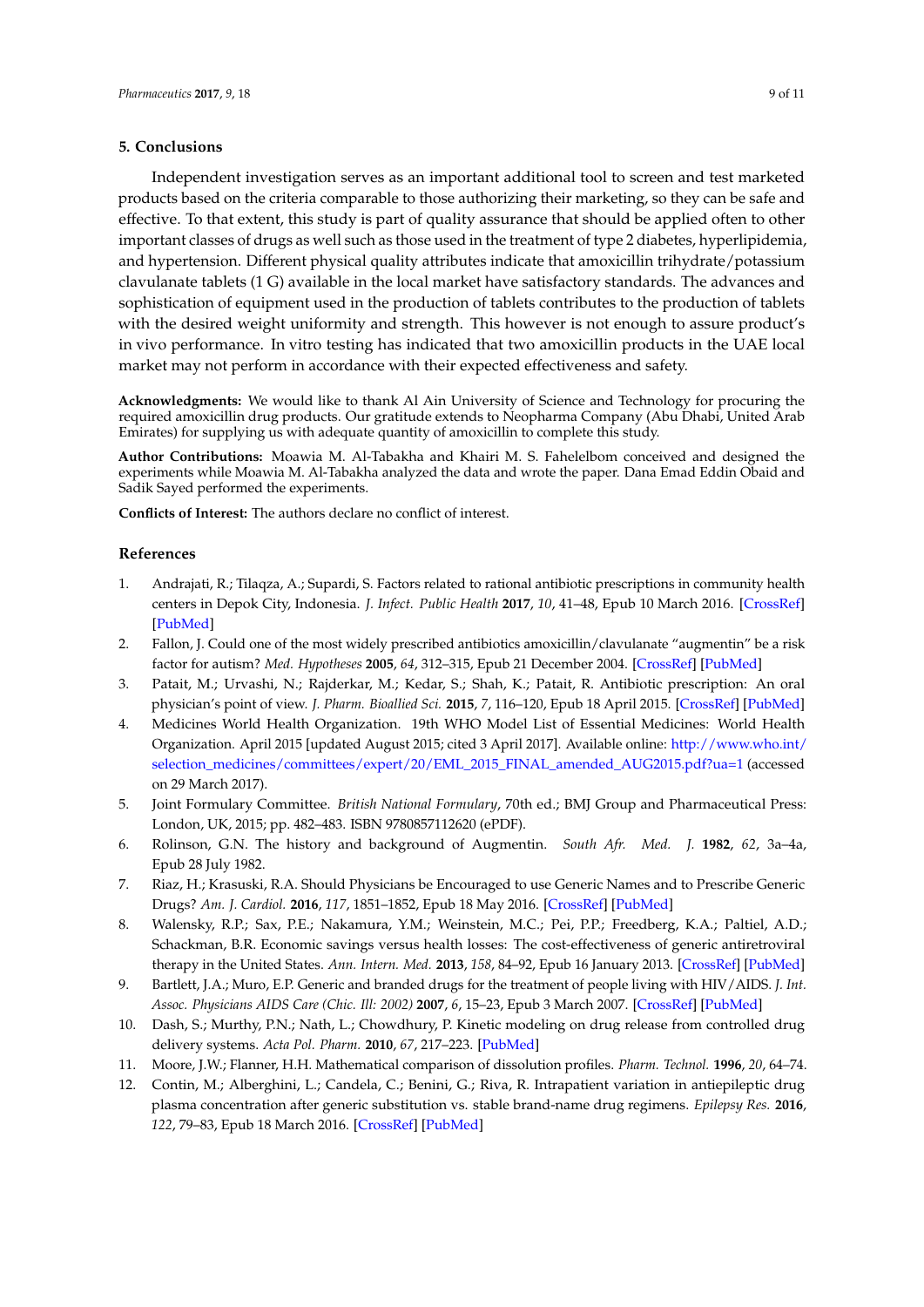- <span id="page-9-0"></span>13. Byakika-Kibwika, P.; Lamorde, M.; Kalemeera, F.; D'Avolio, A.; Mauro, S.; Di Perri, G.; Ryan, M.; Mayanja-Kizza, H.; Khoo, S.; Back, D.; et al. Steady-state pharmacokinetic comparison of generic and branded formulations of stavudine, lamivudine and nevirapine in HIV-infected Ugandan adults. *J. Antimicrob. Chemother.* **2008**, *62*, 1113–1117, Epub 22 July 2008. [\[CrossRef\]](http://dx.doi.org/10.1093/jac/dkn290) [\[PubMed\]](http://www.ncbi.nlm.nih.gov/pubmed/18641036)
- <span id="page-9-1"></span>14. Al Ameri, M.N.; Nayuni, N.; Anil Kumar, K.G.; Perrett, D.; Tucker, A.; Johnston, A. The differences between the branded and generic medicines using solid dosage forms: In Vitro dissolution testing. *Results Pharma Sci.* **2012**, *2*, 1–8, Epub 1 January 2012. [\[CrossRef\]](http://dx.doi.org/10.1016/j.rinphs.2011.12.001) [\[PubMed\]](http://www.ncbi.nlm.nih.gov/pubmed/25755988)
- <span id="page-9-2"></span>15. Sandoval-Motta, S.; Aldana, M. Adaptive resistance to antibiotics in bacteria: a systems biology perspective. *Wiley Interdiscip. Rev. Syst. Biol. Med.* **2016**, *8*, 253–267, Epub 23 April 2016. [\[CrossRef\]](http://dx.doi.org/10.1002/wsbm.1335) [\[PubMed\]](http://www.ncbi.nlm.nih.gov/pubmed/27103502)
- <span id="page-9-3"></span>16. Cope, A.L.; Chestnutt, I.G. Inappropriate prescribing of antibiotics in primary dental care: Reasons and resolutions. *Prim. Dent. J.* **2014**, *3*, 33–37, Epub 11 February 2015. [\[CrossRef\]](http://dx.doi.org/10.1308/205016814813877333) [\[PubMed\]](http://www.ncbi.nlm.nih.gov/pubmed/25668373)
- 17. Hassali, M.A.; Kamil, T.K.; Md Yusof, F.A.; Alrasheedy, A.A.; Yusoff, Z.M.; Saleem, F.; Al-Tamimi, S.K.; Wong, Z.Y.; Aljadhey, H.; Godman, B. General practitioners' knowledge, attitude and prescribing of antibiotics for upper respiratory tract infections in Selangor, Malaysia: Findings and implications. *Expert Rev. Anti-Infect. Ther.* **2015**, *13*, 511–520, Epub 24 Fabruary 2015. [\[CrossRef\]](http://dx.doi.org/10.1586/14787210.2015.1012497) [\[PubMed\]](http://www.ncbi.nlm.nih.gov/pubmed/25704246)
- <span id="page-9-4"></span>18. Brink, A.J.; Van Wyk, J.; Moodley, V.M.; Corcoran, C.; Ekermans, P.; Nutt, L.; Boyles, T.; Perovic, O.; Feldman, C.; Richards, G.; et al. The role of appropriate diagnostic testing in acute respiratory tract infections: An antibiotic stewardship strategy to minimise diagnostic uncertainty in primary care. *South Afr. Med. J.* **2016**, *106*, 554–561, Epub 2 June 2016. [\[CrossRef\]](http://dx.doi.org/10.7196/SAMJ.2016.v106i6.10857) [\[PubMed\]](http://www.ncbi.nlm.nih.gov/pubmed/27245715)
- <span id="page-9-5"></span>19. Goneau, L.W.; Hannan, T.J.; MacPhee, R.A.; Schwartz, D.J.; Macklaim, J.M.; Gloor, G.B.; Razvi, H.; Reid, G.; Hultgren, S.J.; Burton, J.P. Subinhibitory antibiotic therapy alters recurrent urinary tract infection pathogenesis through modulation of bacterial virulence and host immunity. *Mbio* **2015**, *6*, e00356-15, Epub 2 April 2015. [\[CrossRef\]](http://dx.doi.org/10.1128/mBio.00356-15) [\[PubMed\]](http://www.ncbi.nlm.nih.gov/pubmed/25827417)
- <span id="page-9-6"></span>20. Wassermann, T.; Meinike Jorgensen, K.; Ivanyshyn, K.; Bjarnsholt, T.; Khademi, S.M.; Jelsbak, L.; Hoiby, N.; Ciofu, O. The phenotypic evolution of Pseudomonas aeruginosa populations changes in the presence of subinhibitory concentrations of ciprofloxacin. *Microbiology* **2016**, *162*, 865–875. [\[CrossRef\]](http://dx.doi.org/10.1099/mic.0.000273) [\[PubMed\]](http://www.ncbi.nlm.nih.gov/pubmed/26953154)
- <span id="page-9-7"></span>21. Italiano, D.; Bruno, A.; Santoro, V.; Lanza, G.; Muscatello, M.R.; Zoccali, R.; Spina, E. Generic Olanzapine Substitution in Patients With Schizophrenia: Assessment of Serum Concentrations and Therapeutic Response After Switching. *Ther. Drug Monit.* **2015**, *37*, 827–830, Epub 2 April 2015. [\[CrossRef\]](http://dx.doi.org/10.1097/FTD.0000000000000211) [\[PubMed\]](http://www.ncbi.nlm.nih.gov/pubmed/25830930)
- 22. van den Bergh, J.P.; Bouts, M.E.; van der Veer, E.; van der Velde, R.Y.; Janssen, M.J.; Geusens, P.P.; Winkens, B.; Oldenhof, N.J.; van Geel, T.A. Comparing tolerability and efficacy of generic versus brand alendronate: a randomized clinical study in postmenopausal women with a recent fracture. *PLoS ONE* **2013**, *8*, e78153. [\[CrossRef\]](http://dx.doi.org/10.1371/journal.pone.0078153) [\[PubMed\]](http://www.ncbi.nlm.nih.gov/pubmed/24205135)
- <span id="page-9-8"></span>23. Gasser, U.E.; Fischer, A.; Timmermans, J.P.; Arnet, I. Pharmaceutical quality of seven generic Levodopa/Benserazide products compared with original Madopar(R)/Prolopa(R). *BMC Pharmacol. Toxicol.* **2013**, *14*, 24. [\[CrossRef\]](http://dx.doi.org/10.1186/2050-6511-14-24) [\[PubMed\]](http://www.ncbi.nlm.nih.gov/pubmed/23617953)
- <span id="page-9-9"></span>24. United States Pharmacopeial Convention. General Chapter <905> Uniformity of Dosage Unit. In *USP 39-NF 34*; United States Pharmacopeial Convention: Rockville, MD USA, 2016; Volume 1, p. 736. ISBN ISBN-13: 978-3769265606.
- <span id="page-9-10"></span>25. European Directorate for the Quality of Medicines & HealthCare. 2.9.40. Uniformity of dosage units. In *European Pharmacopoeia*, 9th ed.; Council of Europe: Strasbourg, France, 2017; p. 372. ISBN ISBN-13: 978-9287181336.
- <span id="page-9-11"></span>26. United States Pharmacopeial Convention. General Chapter <1216> Tablet Friability. In *USP 39-NF 34*; United States Pharmacopeial Convention: Rockville, MD, USA, 2016; Volume 1, p. 1609. ISBN ISBN-13: 978-3769265606.
- <span id="page-9-12"></span>27. Shah, V.P.; Tsong, Y.; Sathe, P.; Williams, R.L. Dissolution profile comparison using similarity factor, f2. *Dissolution Technol.* **1999**, *6*, 15. [\[CrossRef\]](http://dx.doi.org/10.14227/DT060399P15)
- <span id="page-9-13"></span>28. United States Pharmacopeial Convention. Monograph for Amoxicillin and Clavulanate Potassium Tablets. In *USP39-NF34*; United States Pharmacopeial Convention: Rockville, MD USA, 2016; Volume 2, p. 2526. ISBN -13: 978-3769265606.
- <span id="page-9-14"></span>29. Stuart, A.V.; Zuo, J.; Löbenberg, R. Investigating the Dissolution Profiles of Amoxicillin, Metronidazole, and Zidovudine Formulations used in Trinidad and Tobago, West Indies. *AAPS PharmSciTech* **2014**, *15*, 1060–1069. [\[CrossRef\]](http://dx.doi.org/10.1208/s12249-014-0132-9) [\[PubMed\]](http://www.ncbi.nlm.nih.gov/pubmed/24848758)